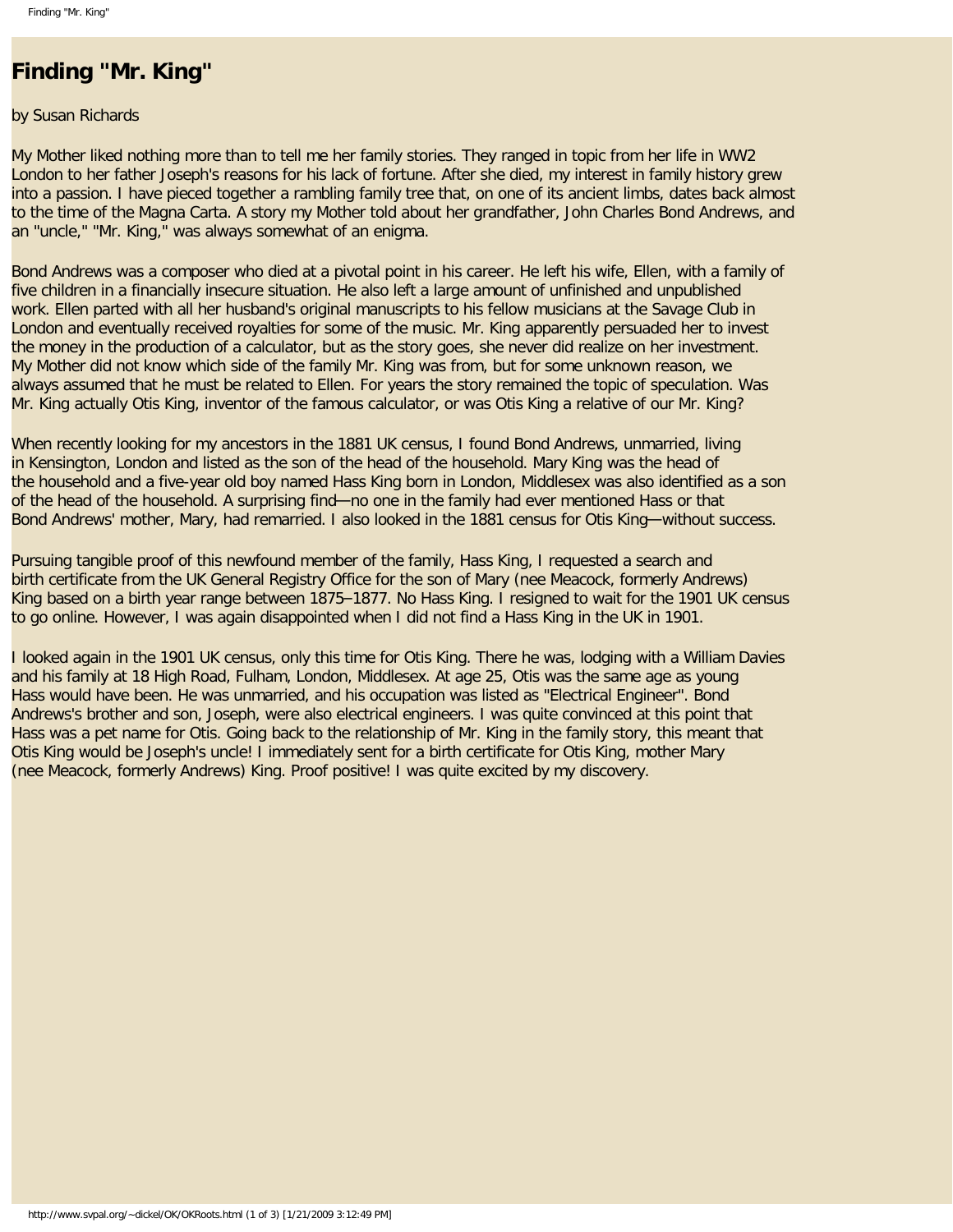

## Otis King's birth: 2002 certificate from 1876 record.

Otis Carter Formby King was born on February 11, 1876 at 1, Thorncroft Villas, Hammersmith, London, Middlesex, England. His father was Charles deWolfe King, a musician. His mother, Mary, was born in 1833 in Birkenhead, Cheshire, one of eight children born to brewer John and Mary (nee Bond) Meacock. John Meacock and Mary Bond were married at St. Michael's Parish Church, Toxteth Park in Liverpool, Lancashire in 1830. John Meacock was born in Ledsham, Cheshire. The only known family of Mary Bond is that of her brother, a landscape painter named Richard Sebastian Bond, who lived with his family in Wales at the time of the 1881 census. Mary King's first husband was John Stephen Andrews, a master chemist. That is as far back as I have managed to trace Otis's family on his mother's side. His father, Charles deWolfe King, may have died before the 1881 census was taken or he may have been away from home on the night of the census. The census would have provided his age (or the age he would have liked to be) and birthplace.